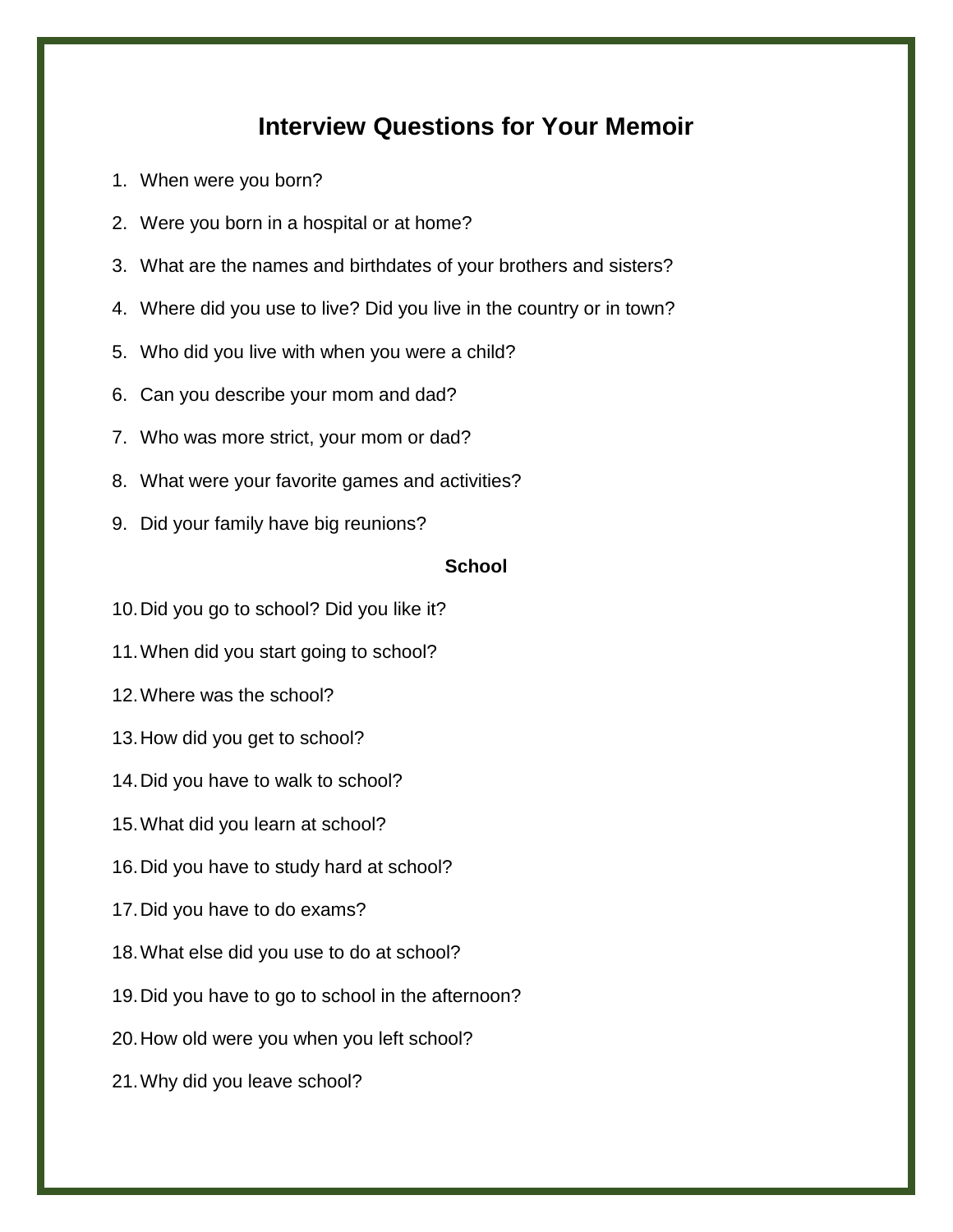22.Why didn't you go to school?

23.Did you have a bicycle when you were a child?

24.Did you get any presents when you were a child?

25.When did you get presents?

26.What sort of presents? Tell me about a present you remember

27.Did you have a radio or TV?

28.When did you get your first radio/TV?

29.When you were a teenager, what time did you have to be home at night?

30.Which are the main differences between children now and then?

#### **Work**

31.When did you start to work?

32.What was your first job?

33.How did you get to work?

34.What time did you use to get up in the morning?

35.What time did you finish work?

36.What did you use to do after work?

37.Did you use to work on Saturdays?

38.And on Sundays?

39.Tell me about some important news or facts that happened when you were young

40.Did you use to travel when you were young?

41.Where did you go? Which countries or towns did you visit?

42.Did you have to travel to another country to work there?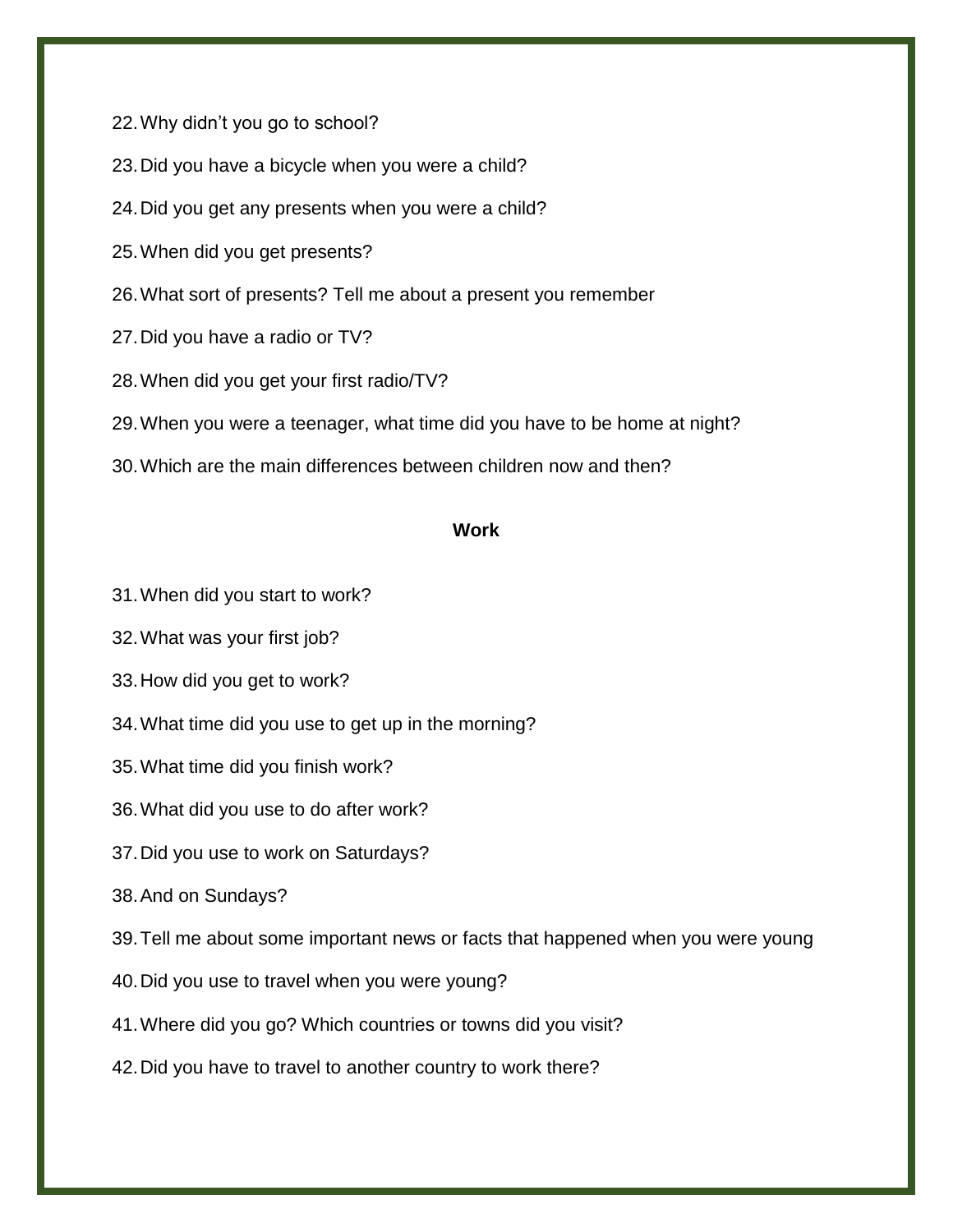43.Which country did you go to?

44.What difficult things did you have to do when you were young?

45.Which are your best memories?

- 46.Which are your worst memories?
- 47.Can you tell me about the three most memorable events in your life?

## **Adult life**

- 48.When did you get married? How old were you?
- 49.Did you have a wedding travel? How many children did you have?
- 50.Which were your priorities when you were young?
- 51.Which are the main differences between life when you were young and life nowadays?
- 52.Have you accomplished what you wanted in life?
- 53.What advice would you like to give me?

# **Additional questions you could ask**

Was there anything unusual or unique about your birth?

What is your earliest memory?

What did your parents do for a living?

What were the names of your grandparents and where were they from?

What did your grandparents do for a living?

What is your first memory about your siblings, parents, pets, toys, or house?

What is your happiest childhood memory? Your saddest?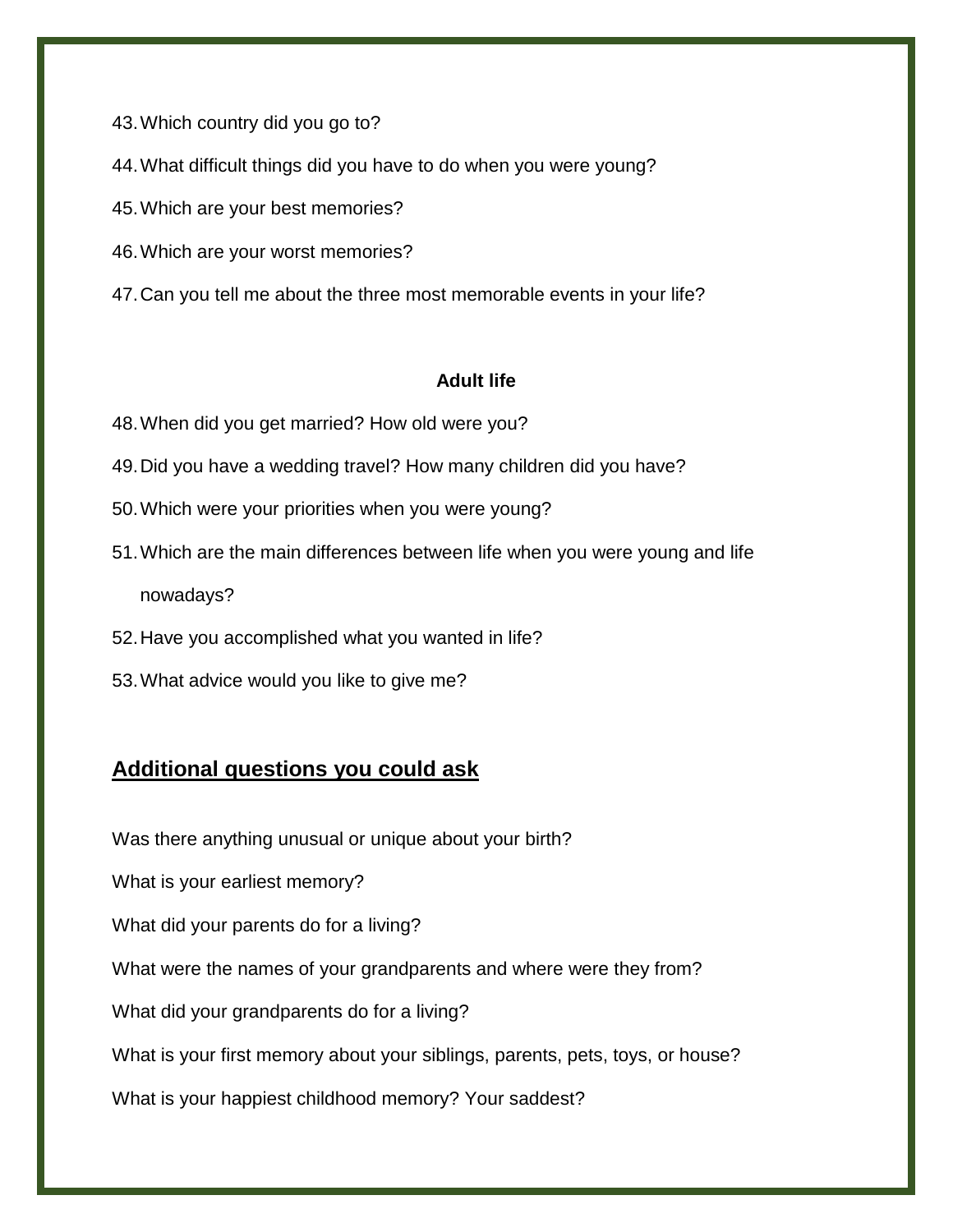How have childhood favorites impacted you? (toys, cartoons, books, etc.) Did you have any pets growing up? What were their names? Were your parents good parents? What event in your childhood had the most impact on your life as an adult? What is your first memory about school? Was learning to read and write a struggle for you? Who was your favorite teacher? What was your favorite subject in school? Did you participate in any extra-curricular activities? What clique did you belong to? What do you wish you would have learned more about in school? What schoolmate had the most impact on your life? In what way? Who was your first best friend? How did they influence your life? What did you learn about yourself in high school? What was the first moment you felt truly grown up or independent? How old were you when you began to drive? Who gave you your first kiss? Who was your first love? What is your best memory as a teenager with your friends? What was the best party you went to when you were a teenager? What was your first job? How much was your first paycheck and what did you do with it? What moment in your life have you felt most loved?